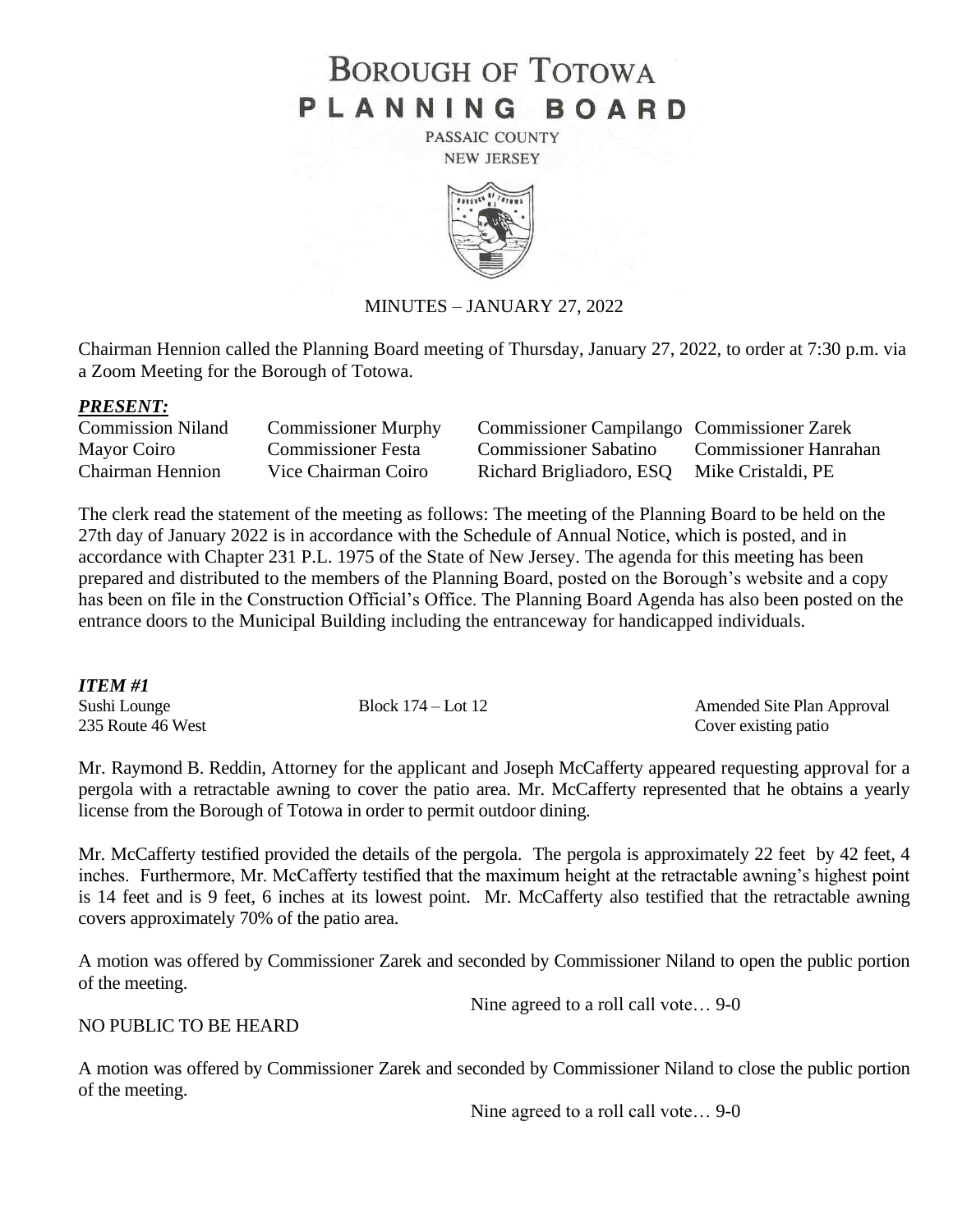## PLANNING BOARD MEETING JANUARY 27, 2021 MINUTES CONTINUED PAGE 2

A motion was offered by Commissioner Festa and seconded by Commissioner Niland to approve the site plan for occupancy as presented. This approval is subject to and contingent upon the following conditions and will be memorialized in a Resolution at a future date:

- 1. The Applicant complying with all terms and conditions set forth in the review report of the Board Engineer, Michael Cristaldi of Richard A. Alaimo Engineering Associates dated January 27, 2022.
- 2. All terms and conditions of the Board's prior Resolutions shall remain in full force and effect except as satisfied or amended and not in conflict with this approval.
- 3. The Applicant will obtain a yearly outdoor dining license from the Borough of Totowa to operate the patio area.

Eight agreed to a roll call vote… 8-1 Commissioner Zarek against

| <i>ITEM #2</i>     |                         |
|--------------------|-------------------------|
| IGEA Brain & Spine | Block $102 -$ Lot $112$ |
| 20 West End Road   |                         |

Minor Site Plan Approval Certificate of Occupancy

Mr. Raymond B. Reddin, Attorney for the applicant and Rosa Schiro appeared requesting the approval for occupancy of approximately 3,600 sq. ft. of space to be used for a neurosurgery and spine surgery medical practice. Ms. Schiro indicated the Applicant has additional medical offices in the area including, but not limited to, Florham Park, Bedminster, Paramus, Union and Hazlet.

Ms. Schiro testified that the anticipated hours of operation are essentially 9:00 a.m. to 5:00 p.m. Monday through Friday. Ms. Schiro also testified that approximately one night per month the office will have extended office hours until about 8:00 p.m. Ms. Schiro also testified that there will be approximately five or six employees on-site at any one time. Ms. Schiro testified that the doctors rotate working at the various medical offices. She also indicated that on a typical day the office will see approximately ten patients.

Ms. Schiro testified that narcotics will not be stored on the premises. Furthermore, she represented that medical waste is picked up and disposed of in accordance with all medically accepted health and safety protocols and government regulations.

Ms. Schiro addressed signage. Ms. Schiro testified that there is a building facade sign and the Applicant will place a sign in the space provided in the existing building façade sign under the sign for the Law Offices of Saracino & Saracino.

A motion was offered by Commissioner Festa and seconded by Commissioner Niland to approve the site plan for occupancy as presented. This approval is subject to and contingent upon the following conditions and will be memorialized in a Resolution at a future date:

- 1. The construction of internal partitions, exits, entrances and fire safety devices are subject to and require the approval of the fire sub-code official, the fire inspector, and the building inspector.
- 2. The applicant will supply the Chief of Police with an emergency contact list and will also obtain the approval of the Police Chief pertaining to all alarms and security devices.
- 3. The Applicant will install a sign in the space provided on the existing building façade sign to reflect the name of a new business.
- 4. Medical waste will be picked up and disposed of in a medically acceptable manner and in accordance with all appropriate government regulations for the disposal of medical waste. The applicant represents that there are not any narcotics stored on the premises.
- 5. There will be no outside storage of equipment or materials.

Nine agreed to a roll call vote… 9-0